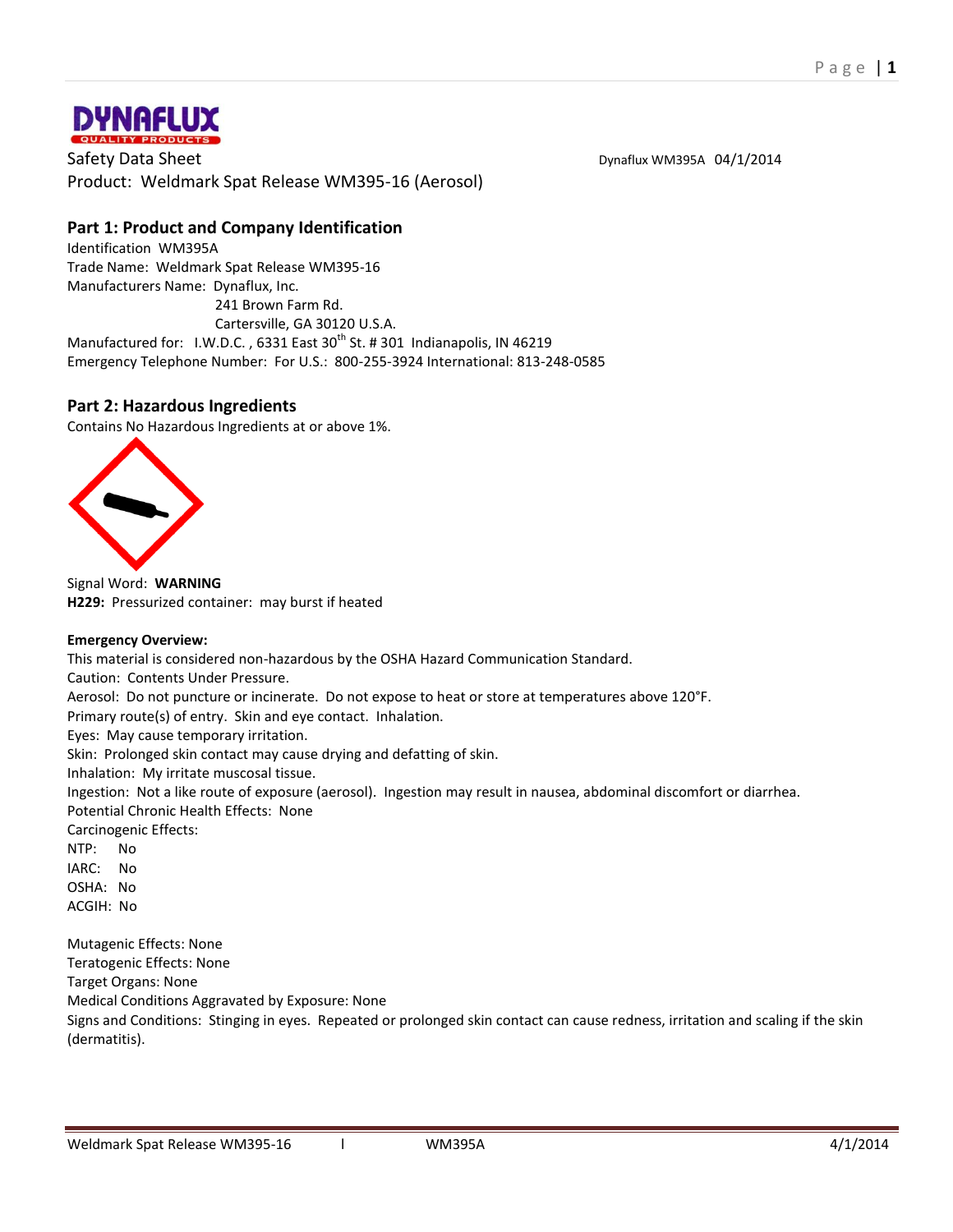# **Part 3: Hazard Rating**

| H.M.I.S.     |   |  | N.F.P.A.                   |   |
|--------------|---|--|----------------------------|---|
| Health       |   |  | Health                     | 1 |
| Flammability |   |  | Flammability               |   |
| Reactivity   |   |  | Reactivity                 |   |
| Special      | R |  | <b>Personal Protection</b> |   |

# **Part 4: First Aid Measures**

- Eyes: Flush eyes with cool, clean water (low pressure) for at least 15 minutes. Hold eyelids apart to ensure complete irrigation of the eye and eyelid. If irritation persists seek medical attention. **GHS: Subcategory 2B**
- Skin: Should irritation occur wash affected area with soap and water for 15 minutes. Lauder clothing before reuse. If irritation persists seek medical attention.
- Inhalation: No irritation with inhalation should occur. Remove to fresh air. If not breathing give artificial respiration. Seek medical attention.
- Ingestion: Ingestion is unlikely. Should ingestion occur, do not induce vomiting unless directed to do so by medical personnel. Drink a glass of water or milk to dilute. Never give anything by mouth to an unconscious person. Seek medical attention immediately.

#### **Part 5: Fire Fighting Measures**

Flashpoint: Nonflammable Flame Projection Test U.E.L.: None Established L.E.L. : None Established Auto Ignition Temperature: NA Combustion Products: Carbon dioxide, carbon monoxide, oxides of carbon. Extinguishing Media: Class B extinguishers. Unusual Fire and Explosion Hazard: Use a self- contained NIOSH-approved breathing apparatus. Use water fog to cool containers to prevent rupturing of containers. Aerosols may explode upon heating, spread fire and overcome sprinkler systems.

# **Part 6: Accidental Release Measures**

Small Spill: Soak up with absorbent material, i.e. kitty litter, clay or dirt. Sweep up and place in a labeled closed container. Large Spill: Keep unauthorized people from the area. Dike area and pump contents to a labeled, closed container. Absorb residue and sweep up. Place in a closed, labeled container. Dispose of properly.

# **Part 7: Handling and Storage**

Leave in the shipping containers. Store in a cool dry place. Do not expose aerosols to temperatures above 120° F or the container may rupture. Store aerosol as Level 1 Aerosol (NFPA 30B).

# **Part 8: Exposure Control / Personal Protection**

Personal Protection:

Eye: Safety Glasses with side shields conforming to appropriate regulations.

Hand Protection: None required. Use of chemically resistant gloves is recommended.

Respiratory Protection: Use of this product as per label instructions does not require the use of respiratory protection. If airborne concentrations are above the applicable exposure limits use NIOSH approved respiratory protection (organic vapor cartridge).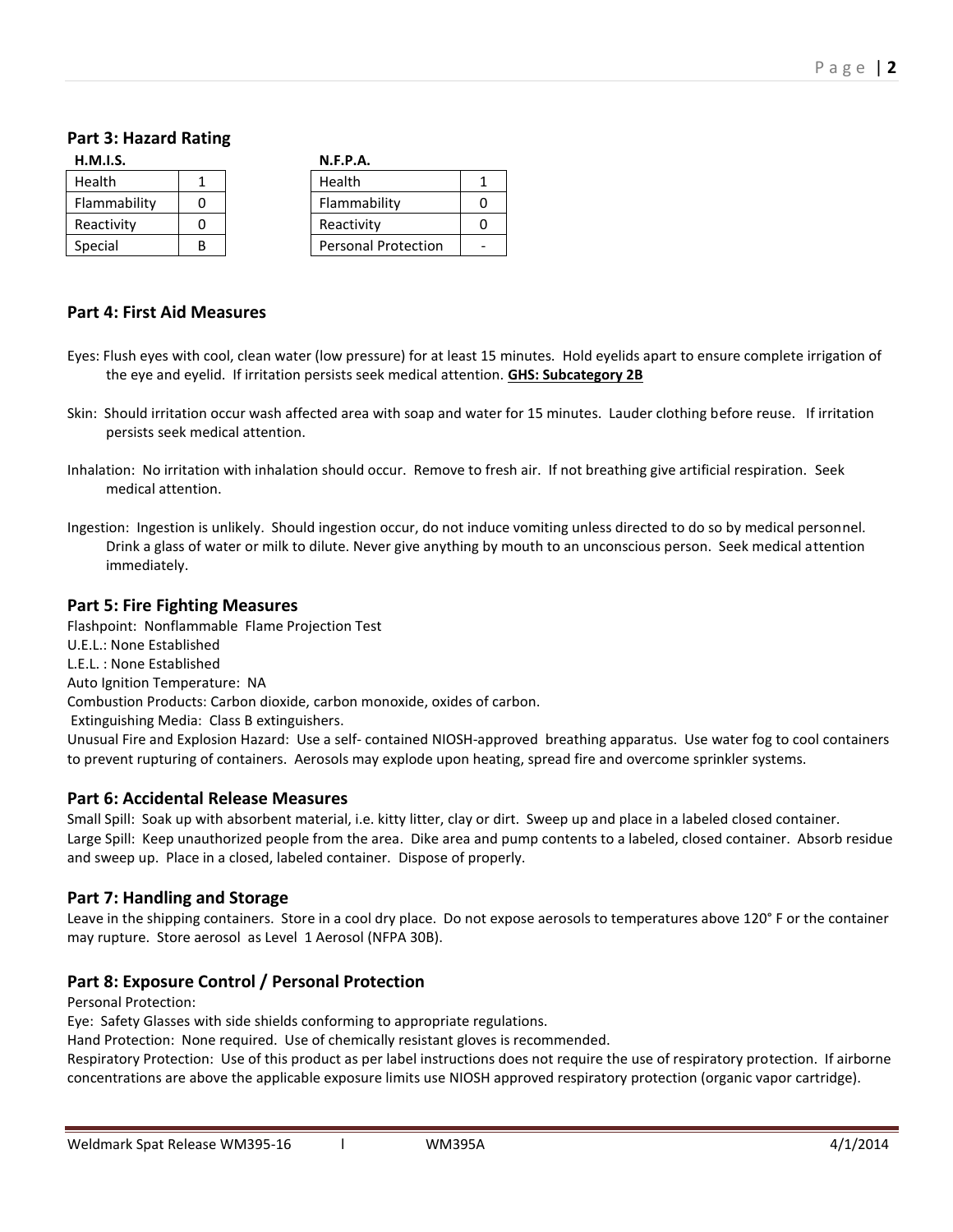# **Part 9: Physical and Chemical Properties**

Initial Boiling Point: 212°F (100 C) Vapor Pressure : (PSIG @ 70°F): 90 psig Vapor Density (Air=1): .81 Appearance and Odor: White thin odorless emulsion Specific Gravity: (H2O)=1): .98 mmHg Evaporation Rate (H2O=1): 1 Water Reactive: No Solubility in water: Emulsifiable Flash Point: None Decomposition Temperature: Not Established Auto Ignition Temperature: Not Established Flammable Limits: Lower: Not Established Upper: Not Established VOC Content: 3.18% (by weight)

# **Part 10: Stability and Reactivity**

Stability- Product is stable Hazardous Polymerization- will not occur. Avoid extreme heat and freezing.

# **Part 11: Toxicological Information**

An acute toxicity study of this product has not been conducted. Information given in this section relates only to individual constituents contained in this compound.

# **Part 12: Ecological Information**

Ecotoxicity: No information available. Persistence / Degradability: Not evaluated. Bioaccumulation / Accumulation: No information available. Mobility in Environment: No information available.

# **Part 13: Disposal Consideration**

Waste must be disposed of in accordance with national, regional, provincial, state and local environmental control regulations. Do not dump into any sewers, on the ground or into any body of water.

# **Part 14: Transportation Information**

#### **DOT HM-181 Shipping Information**

D.O.T. Shipping Name – Consumer Commodity Hazard Class or Division: ORM-D (on shipping carton) UN Number: UN1950 Packing Group: None Label(s) Required: ORM-D (on shipping carton)

**Continued**